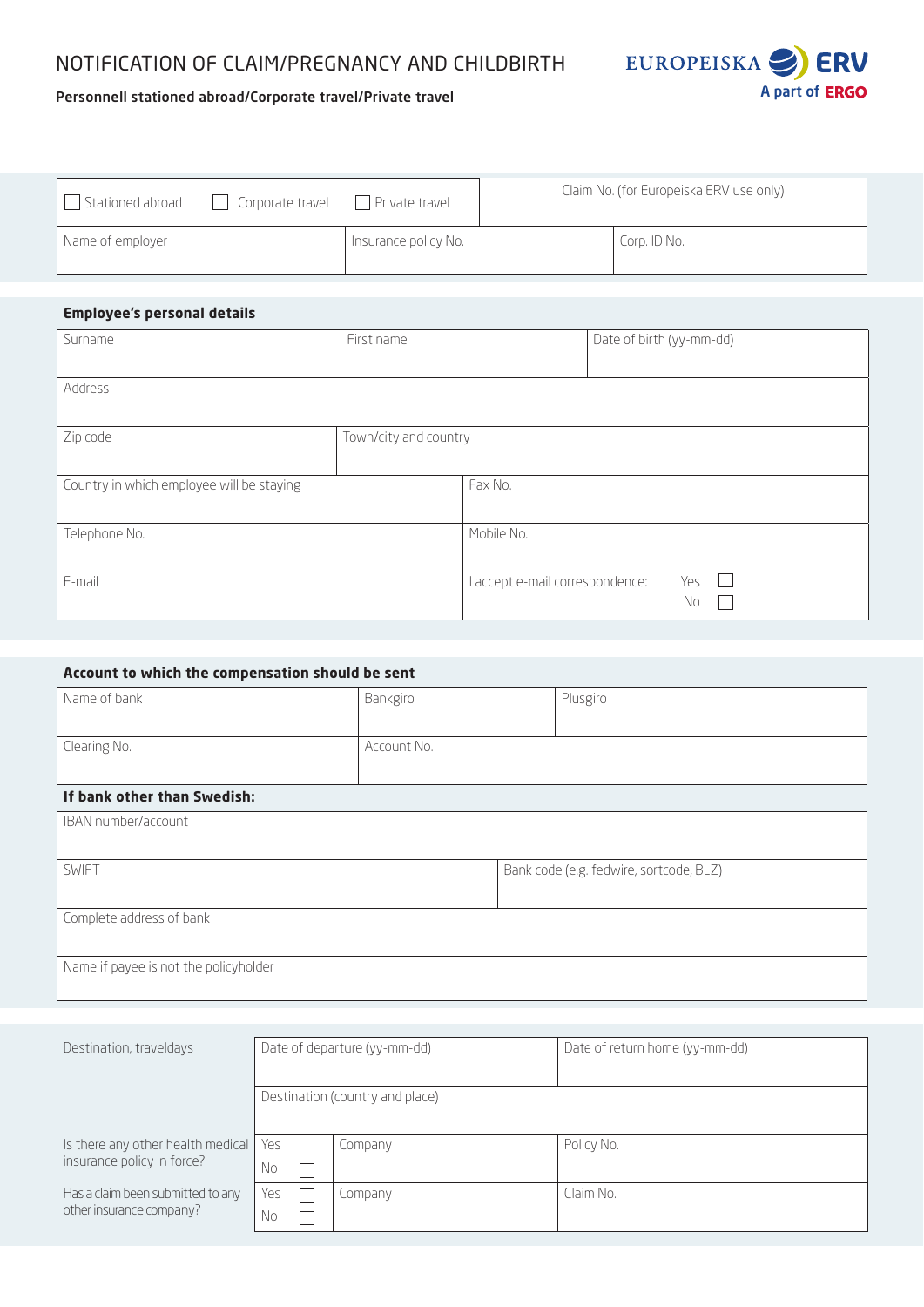#### **Details**

Name of the pregnant person **Date of birth (yy-mm-dd)** Date of birth (yy-mm-dd)

Date of your first prenatal doctor's appointment

#### **Past history of earlier pregnancies**

Number of pregnancies?

Way of delivery in earlier pregnancies - caesarean section or vaginal delivery ?

If caesarean section, please state medical reason for this?

## **Current pregnancy**

Clinic you plan to visit for the pregnancy check ups

Expected date of delivery

Clinic/hospital where the delivery is planned:

## **Medical Expenses**

| Treatment | Amount and<br>currency | Clinic/physician/midwife | Benefits paid by another<br>insurance company/social<br>insurance (amount) | Outstanding<br>amount |
|-----------|------------------------|--------------------------|----------------------------------------------------------------------------|-----------------------|
|           |                        |                          |                                                                            |                       |
|           |                        |                          |                                                                            |                       |
|           |                        |                          |                                                                            |                       |
|           |                        |                          |                                                                            |                       |

## **Signature of the employer in the case of travel on business**

It is hereby certified that the person was travelling on business at the time when the incident occurred.

| Date                    | Signature of employer |
|-------------------------|-----------------------|
| Telephone or/and e-mail |                       |

## **Authorization**

I authorize Europeiska ERV to claim from the National Social Insurance Board, on my behalf, compensation for medical expenses in the EU/EES, and other countries.

## **Declaration**

I hereby certify that the details given above are true and complete.

| $\sum_{n=1}^{n}$<br>. Da lt | Signature |
|-----------------------------|-----------|
|                             |           |